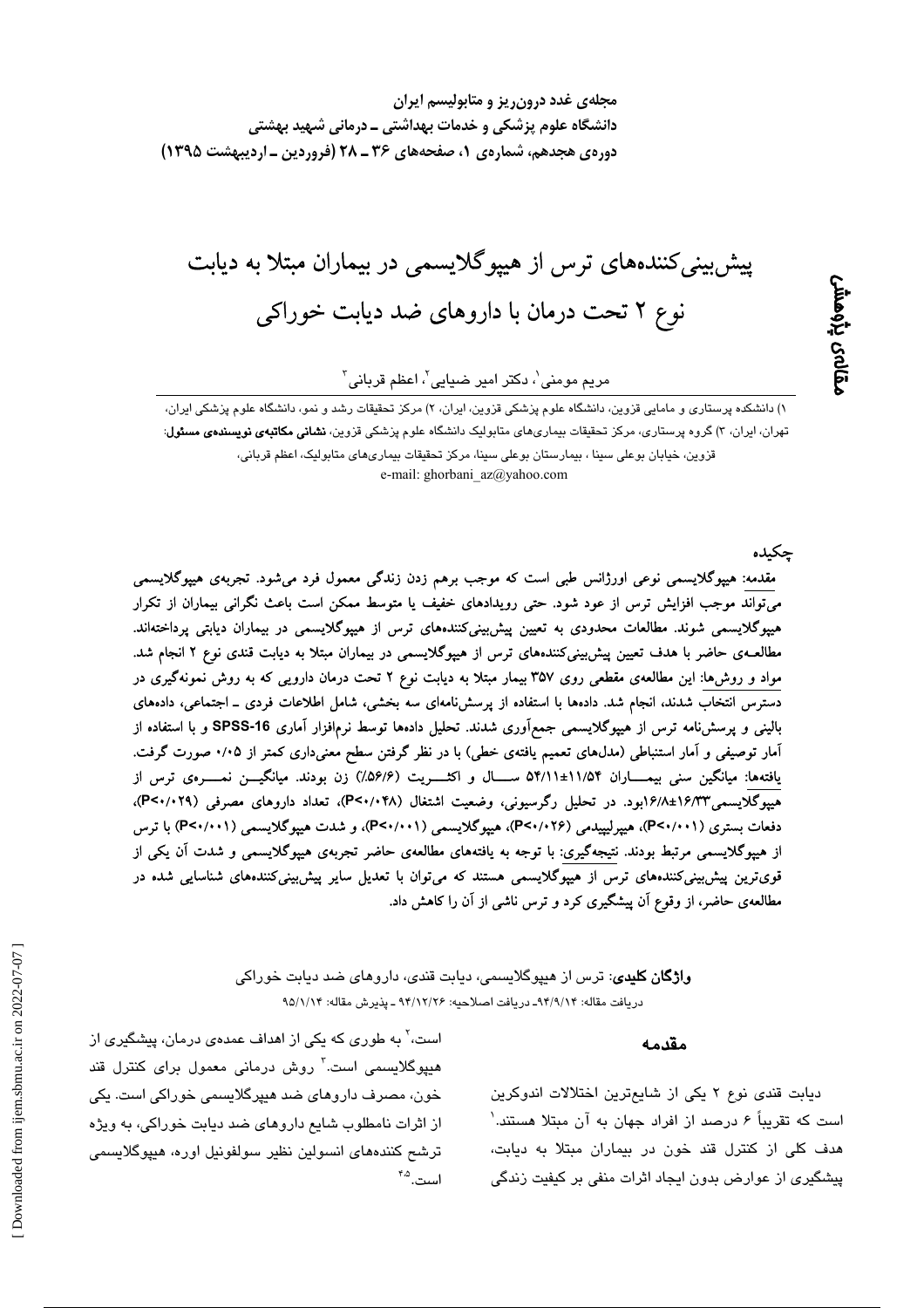هیپوگلایسمی بزرگترین مانع برای دستیابی و پایش کنترل مناسب قند خون در بیماران مبتلا به دیابت نوع ۲ است. `` برآورد شده است که هیپوگلایسمی سالانه در ۵ تا ٢٠ درصد از بيماران ديابتى تحت درمان با داروهاى ضد ديابت خوراكي اتفاق مي|فتد.'' هيپوگلايسمي نوعي اورژانس طبی است که موجب برهم زدن زندگی معمول فرد میشود. این عارضه اغلب موجب ناخوشی جسمی، روانی ـ اجتماعی، اضطراب و استرس میشود و ممکن است خودمراقبتی و کنترل قند خون را تحت تأثیر قرار دهد و در مواردی باعث مرگ شو د.<sup>۶٬۱۲</sup>

ترس از هیپوگلایسمی پدیده شایعی است،<sup>۷</sup> که به نوع خاصی از اضطراب اطلاق می شود و اثرات بالقوه منفی بر حفظ کنترل مطلوب قند خون می،گذارد.<sup>۱۰</sup> ترس از هیپوگلایسمی ممکن است بسیار شدید باشد، به طوری که بسیاری از بیماران میزان قند خون را بالای میزان طبیعی حفظ میکنند تا فراوانی و شدت رویدادهای هیپوگلایسمی را به حداقل برسانند.<sup>\'</sup>بیماران مبتلا به ترس شدید از هدیوگلانسم*ی* ممکن است به منظور پیشگیری از هیپوگلایسمی، رفتارهایی نظیر تغذیهی بیش از حد، دریافت کمتر انسولین، محدود نمودن فعالیتهای زندگی روزمره (نظیر ورزش، رانندگی، خرید رفتن، ملاقات دوستان) از خودشان نشان دهند؛ ``` با این وجود این راهبردهای تطابقی متفاوت منجر به کنترل متابولیک ضعیف و افزایش خطر مشكلات سلامتى مرتبط با ديابت و مشكلات روانى ـ اجتماعى مے شود. ٗ

تجربهی هیپوگلایسمی در بیماران مبتلا به دیابت میتواند موجب افزایش ترس از عود شود که این مسئله برکیفیت زندگی آنان تأثیر خواهد داشت؛ همچنین این ترس ممکن است تبعیت و رضایت از درمان و مصرف داروها را کاهش دهد که مانعی برای ادارهی مؤثر دیابت است و خطر عوارض بعدی دیابت را افزایش میدهد.<sup>۵</sup> بنابراین لازم است که متخصصان حرفهی بهداشتی، ترس از هیپوگلایسمی را در بیماران مبتلا به دیابت شناسایی و به رفتارهای آنها توجه کنند. در همین راستا، شناخت بهتر پیشبینیکنندههای ترس از هیپوگلایسمی در این بیماران میتواند مؤثر باشد. نتایج مطالعات مختلف، متاهل بودن،<sup>۱۲</sup> عوارض میکرووسکولار،<sup>۱۲</sup> مونث بودن،<sup>۱۴</sup> و افزایش طول مدت ابتلا به دیابت<sup>۱۵</sup> را از پیش بینی کنندههای ترس از هیپوگلایسمی در بیماران مبتلا به دیابت گزارش

کردهاند. همچنیـــــن در مطالعه شای<sup>:</sup> و همکــــــارانش، قوىتــــــرين پيشېينىكننـــدەى ترس از ھيپوگلايسمى، تجریهی هیپوگلایسمی نشانهدار بود.<sup>۱۵</sup>

اگرچه، تعداد مطالعات در این زمینه در کشورهای غربی افزایش یافته است، ما در جستجوی خود در جمعیتهای ایرانی، به هیچ شواهدی در مورد بررسی و تجربهی ترس از هیپوگلایسمی در بیماران مبتلا به دیابت نوع ۲ تحت درمان با داروهای ضد دیابت خوراکی و عوامل مرتبط با آن برخورد نکردیم. لذا برای اولین بار در ایران مطالعهی حاضر با هدف بررسی پیشبینیکنندههای ترس از هیپوگلایسمی در بیماران دیابتی نوع ۲ تحت درمان دارویی طراحی و اجرا شد.

## مواد و روشها

در این مطالعهی مقطعی، ٣٧۵ بیمار مبتلا به دیابت نوع ٢ تحت درمان با داروهای ضدخوراکی مراجعهکننده به درمانگاههای تخصصی بیمارستانهای آموزشی قزوین به روش نمونهگیری در دسترس انتخاب و بررسی شدند. قبل از شروع مطالعه، كد تاييديه IR.QUMS.REC.1394.818 از كميته اخلاق در پژوهش های زیست پزشکی دانشگاه علوم پزشکی قزوین گرفته شد. حجم نمونه براساس یافتههای مطالعه شمی یو" و همکــــــارانش° (P=۰/۵۸) و در نظـــر گرفتن  $d = \cdot / \cdot 2$  و ۵ $\cdot / \cdot - \alpha = \alpha$ . با توجه به فرمول زیر ۳۷۵ نفر به دست آمد.

 $n = \frac{(1 - \alpha / 2)^2 * P(1 - P)}{d^2}$ 

معیارهای ورود به مطالعه، شامل داشتن سن ۱۸ سال و بالاتر، ابتلا به دیابت نوع ۲ و مصرف یک یا تعداد بیشتری از داروهای ضد دیابت خوراکی طی ۶ ماه گذشته بود. درمان با انسولین در زمان مطالعه، تشخیص دیابت نوع ۱، درمان اخیر برای HIV یا هپاتیت، و داشتن سابقهی دیابت حاملگی موجب خارج شدن فرد از مطالعه بود. ابزار مطالعه، پرسشنامهای ۲ بخشی بود؛ بخش اول مربوط به ویژگیهای دموگرافیک و بالینی بیماران بود. در صورتی که بیماران نشانههای قند خون پایین (نظیر تعریق، گیجی/عدم آگاهی، لرزش، حركات نامنظم، تغييرات ناگهانی رفتار يا خلق، گرسنگی، احساس سوزش یا مورمور اطراف دهان، تمرکز

i-Shi

ii - Sheu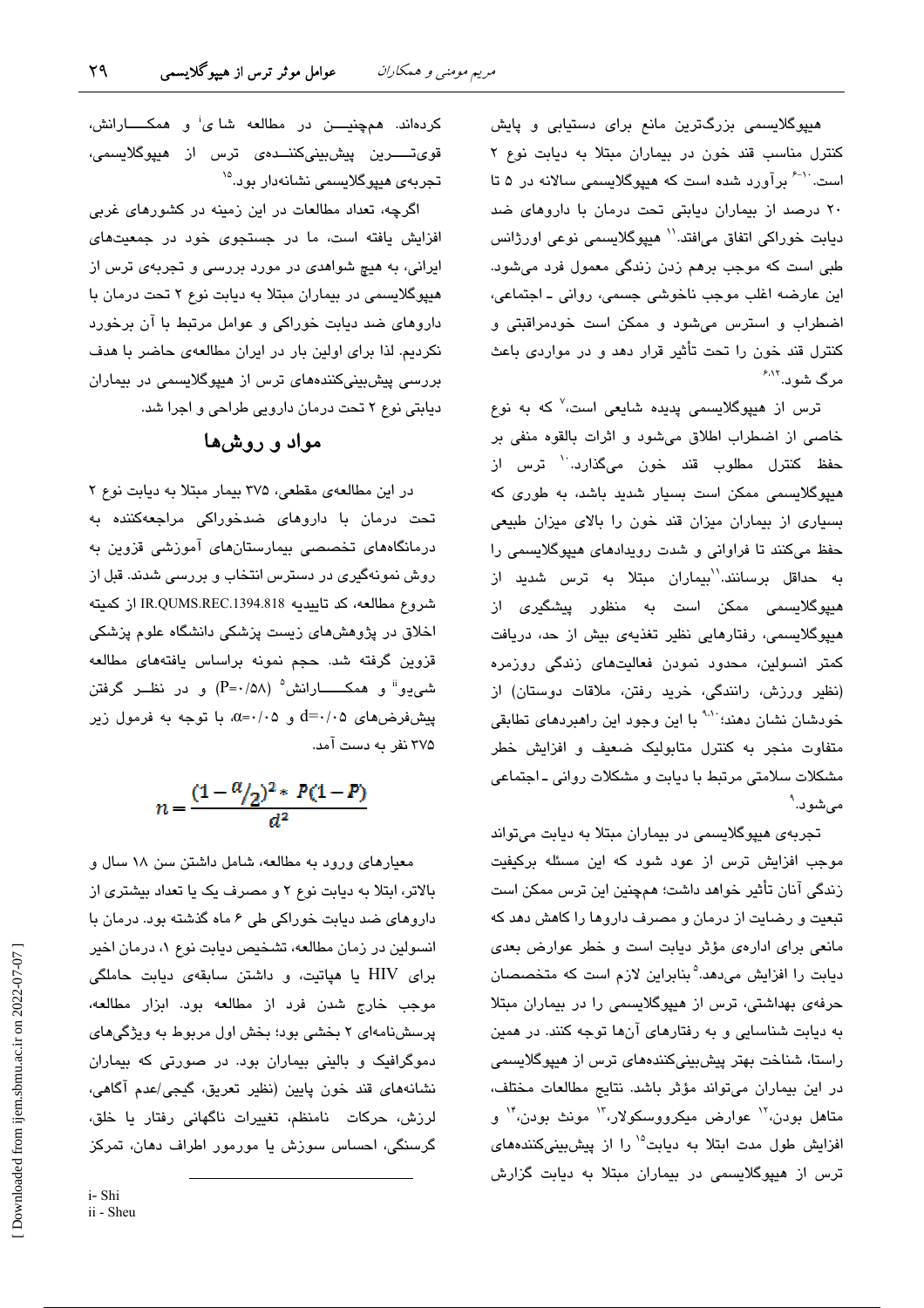دشوار، سردرد و پوست رنگ پریده) را طی ۶ ماه گذشته گزارش میکردند، به عنوان هیپوگلایسمی در نظر گرفته می شدند؛ ضمن اینکه فراوانی نشانههای خود گزارش دهی هیپوگلایسمی طی ۶ ماه گذشته ثبت شد. بر اساس اصول راهنما*ی* کار گروه هیپوگلایسمی انجمن دیابت آمریکا<sup>ن</sup> ، شدت شدت هىيوگلاسىمى په گروههاى خفىف (پدون اختلال پا اختلال کم در فعالیتها و بدون نیاز به کمک برای درمان نشانهها)، متوسط (اختلال در بعضی فعالیتها و بدون نیاز به کمک برای درمان نشانهها)، شدید (نیاز به سایرین برای کمک برای درمان نشانهها)، و بسیار شدید (رویدادهای شدیدی که به کمک پزشکی نیازمندند)، طبقهبندی شد.<sup>۱۶</sup> بخش دوح پرسشنامه مربوط به اطلاعات ترس از هیپوگلاسیمی بود. نگرانی در مورد هیپوگلایسمی، با استفاده از زیر مقيــاس نگــــرانى Hypoglycemia Fear Survey-II اندازهگیری شد. این زیر مقیاس شامل ۱۸ سؤال است که درجهی ترس بیمار را طی ۶ ماه گذشته اندازهگیری میکند و محدودهی امتیازات آن از صفر تا ۷۲ است و پاسخ هر سؤال از صفر تا ۴ (بیشترین نگرانی) درجهبندی شده است. امتیاز بالاتر بیانگر ترس بیشتر از هیپوگلایسمی است. روایی و پایایی آن در مطالعات قبلی تأیید گردید، به طوری که ضریب آلفا برای کل پرسشنامه ۰/۸۷ گزارش شده است.<sup>۱۷</sup> ضریب پایایی به روش بازآزمایی نیز ۰/۷۶ گزارش شده است.<sup>۱۸</sup> در این مطالعه نیز پس از ترجمه و بازترجمه، روایی پرسشنامه به روش روایی محتوایی و پایایی نیز به روش همبستگی درونی تعیین شد که ضریب آلفا برای پرسشنامه ۰/۹۶ به دست آمد. ضريب پايايي قد و وزن جهت تعيين نمايه*ي* تودهی بدن (BMI)، دور کمر و دور لگن بیماران جهت تعیین وجود چاقی شکمی به ترتیب به وسیله ترازو، قدسنج و متر استاندارد مشابه اندازهگیری شد. قد بیماران بدون کفش و وزن بدن فقط با پوشیدن لباسهای نازک و سبک اندازهگیری شد. قبل از تکمیل پرسشنامهها، رضایت کتبی آگاهانه از بیماران گرفته شد و سپس پرسشنامهها از طریق مصاحبه با بیماران تکمیل شدند.

جهت توصيف دادهها از آمار توصيفي، شامل فراواني و درصد برای متغیرهای کیفی و میانگین و انحراف معیار برای متغیرهای کمی، استفاده شد. جهت تحلیل متغیرهای مرتبط با ترس از هیپوگلایسمی از آزمونهای آماری همبستگی

اسپیرمن، من ــ ویتنی  ${\rm U}$  وکروسکال والیس برای دادههای كيفى و طبقهبندى شده استفاده شد. سپس همه عوامل  $P<\cdot/$ ۰۵ یش سنی کننده با  $P<\cdot/$ ۰۵ در ارتباطات چندگانه از طریق مدل های تعمیم یافته خطی Generalized regression models، بــــــه روش Robust estimator مورد بررسی قرار گرفتند. این ارتباطــات چندگانــــه به صورت مرحلهای (stepwise) بررسی شدند؛ بدین معنی که در هر مرحله از تحلیل، متغیرهای دارای بزرگترین P-value غیرمعنیدار از نظر آماری از مدل خارج شدند و سرانجام پس از چند مرحله تحلیل، مدل نهایی به دست آمد. جهت تحلیل آماری از نرمافزار spss.16 استفاده شد. سطح معنی داری کمتر از ۰/۰۵ در نظر گر فته شد.

### بافتهما

۳۵۷ بیمار که بیشتر آنها (۵۶/۶ درصد) زن بودند، بررسی شدند. ویژگیهای فردی ـ اجتماعی و بالینی بیماران به ترتیب در جدول ۱ و ۲ خلاصه شدهاند.

جدول ١- ویژگیهای فردی ـ اجتماعی بیماران مبتلا به دیابت نوع ۲ تحت درمان با داروهای ضد دیابت خوراکی (تعداد=۲۵۷)

|                                                       | ویژگیهای فردی–اجتماعی |
|-------------------------------------------------------|-----------------------|
| $\Delta f/\Delta t$ + $\Delta f$                      | سن (سال)              |
|                                                       | جنس                   |
| $Y \cdot Y(\Delta \mathcal{F}/\mathcal{F})^{\dagger}$ | ذن                    |
| ۱۵۵ (۴۳/۴)                                            | مرد                   |
|                                                       | وضعيت تأهل            |
| $\text{var}(V\setminus V)$                            | متأهل                 |
| $\mathcal{N}(\mathcal{K}/\mathcal{N})$                | مجرد                  |
| $\mathcal{S}(\mathfrak{k}/\mathfrak{0})$              | مطلقه                 |
| $V$ ۶ $(Y \setminus Y)$                               | همسرمرده              |
|                                                       | وضعت اشتغال           |
| $\mathcal{N}(\mathcal{F}^{\mathcal{C}})$              | شاغل                  |
| YF(Y Y)                                               | بيكار                 |
| $P\Lambda(19)$                                        | بازنشسته              |
| ۱۵۵ (۴۳/۴)                                            | خانەدار               |
|                                                       | تحصيلات               |
| $11V(TY/\Lambda)$                                     | بىسواد                |
| $\mathcal{N}(\mathcal{V}\wedge\mathcal{V})$           | زير ديپلم             |
| $Vf(Y \cdot  V)$                                      | ديپلم                 |
| $F \cdot (1) / \Lambda$                               | تحصيلات دانشگاهي      |

\* مبانگر :± انحراف معيار، † تعداد (درصد)

i - American Diabetes Association Workgroup on Hypoglycemia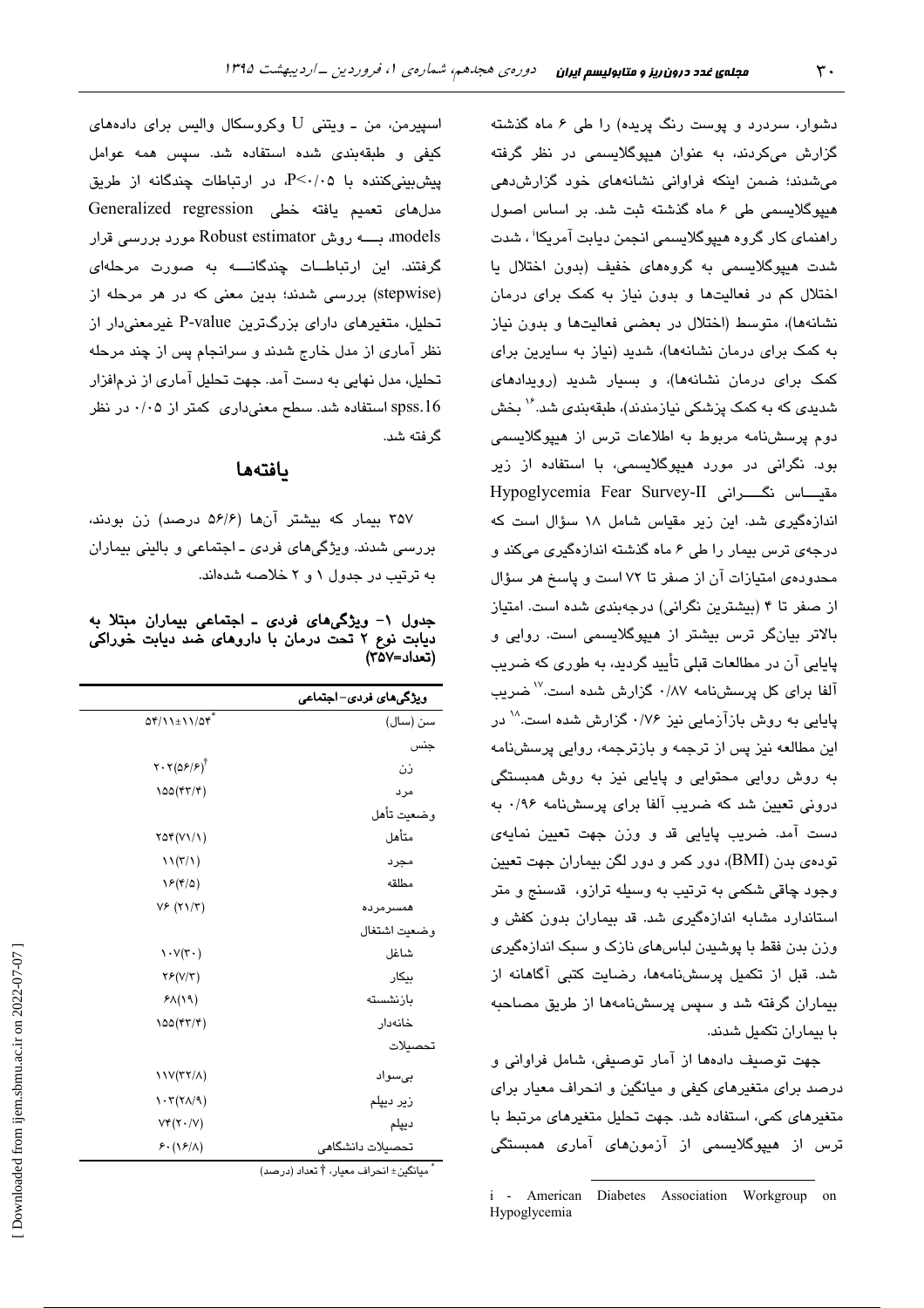#### جدول ۲– ویژگیهای بالینی بیماران مبتلا به دیابت نوع ۲ تحت درمان با داروهای ضددیابت خوراکی (تعداد=۳۵۷)

| فراوانی (درصد)                        | ویژگیها <i>ی</i> فرد <i>ی</i> ⊣جتماعی              |
|---------------------------------------|----------------------------------------------------|
| $\lambda/V$ + $\lambda$ <sup>2</sup>  | طول مدت ابتلا به ديابت (سال)                       |
| $YQ/\lambda \pm Y/\Delta P$           | نمایهی تودهی بدنی (کیلوگرم بر مترمربع)             |
|                                       | مصرف سیگار                                         |
| 55 (10)                               | بله                                                |
| $Y\Lambda f$ $(Y\Lambda/\mathcal{F})$ | خير                                                |
| $\Lambda$ (۲/۲)                       | ترک سیگار                                          |
| 1/66±8/84                             | دفعات بستری در سال                                 |
| 3/49±7/73                             | شاخص بيمارى <i>ه</i> اى همراه چارلسون <sup>‡</sup> |
| 1/14±0149                             | تعداد داروهای مصرفی دیابت                          |
| 185 (FQ/V)                            | سابقه خانوادگی دیابت (بله)                         |
| $\sqrt{2}$ (۴۰/۹)                     | هيپرليپيدمى (بله)                                  |
| $\sqrt{2}$ (۴۲/۹)                     | هيپرتانسيون (بله)                                  |
| $\sqrt{2}$ (۴۲/۹)                     | ابتلا به عوارض ديابت(بله)                          |
| $\tau\tau$ (9)                        | بیماری شریان کرونر (CAD) (بله)                     |
| $\forall V (V/F)$                     | نارسایی قلبی (بله)                                 |
| $V(r/\Lambda)$                        | سكته مغزى (بله)                                    |
| 105 (۴۲/۹)                            | بيماري عروق محيطي (بله)                            |
| 56 (11/9)                             | زخم پا (بله)                                       |
| 45 (17/9)                             | رتينوپاتي (بله)                                    |
| $\tau \tau$ (9/0)                     | نفروپاتی (بله)                                     |
| $\lambda \cdot (\tau/\lambda)$        | دياليز (بله)                                       |
| $YF(\mathfrak{r}/\mathfrak{0})$       | نوروپاتی(بله)                                      |
| $\left(\cdot/\tau\right)$             | آمپوتاسيون(بله)                                    |
| $Y9.(\Lambda)/Y)$                     | مصرف سولفونيل اوره (بله)                           |
| $rr\gamma$ (9 $\gamma/\gamma$ )       | مصرف بيگوآنيدها (بله)                              |
| 10 (f/T)                              | مصرف تيازوليديون (بله)                             |
| $\tau\tau$ ( $\epsilon$ /۵۲)          | مصرف دىپپتيدازها (بله)                             |
|                                       | سابقە <i>ى</i> ھيپوگلايسى <i>م</i> ،               |
| $YVT(YF/\Delta)$                      | ىلە                                                |
| $\Lambda$ ۴ (۲۳/۵)                    | خير                                                |
|                                       | شدت ھيپوگلايسمے،                                   |
| VA (۲۱/۸)                             | خفيف                                               |
| $VT (Y \cdot / \mathfrak{r})$         | متوسط                                              |
| $5. (18/\lambda)$                     | شدید                                               |
| $55 (10/\tau)$                        | بسیار شدید                                         |

\*ميانگين±انحراف معيار، † تعداد (درصد)، #Charlson's Comorbidity Index: اين شاخص در سال ۱۹۸۷ براساس طبقهبندی بینالمللی بیماریها (ویرایش نهم -ICD 9 به وسیلهی چارلسون طراحی شد. این شاخص شامل ۱۹ شرایط بیماری است که به هر بیماری با توجه به تأثیر بالقومی ان بر مرگ و میر امتیاز داده میشود.

در تحلیل تک متغیری جدول شماره ۳ نتایج تحلیل ارتباط تک متغیری تراز هیپوگلایسمی و ویژگیهای فردی ـ اجتماعی را نمایش میدهد. چنانکه ملاحظه میشود

جدول ۳– ارتباط تک متغیری ترس از هیپوگلایسمی و ویژگیهای فردی– اجتماعی بیماران مبتلا به دیابت نوع ۲ تحت درمان با داروهای ضددیابت خوراکی (تعداد=۳۵۷)

|                           | نمرە <i>ئ</i> ترس از                        |                         |  |  |
|---------------------------|---------------------------------------------|-------------------------|--|--|
| A مقدار                   | ميپوگلايسمى                                 | ویژگی <b>م</b> ای فردی– |  |  |
|                           | (انحراف معيار±                              | اجتماعى                 |  |  |
|                           | ميانگين)                                    |                         |  |  |
|                           |                                             | جنس                     |  |  |
| $\cdot/\Lambda$ ٢۴        | 18/7.119/90                                 | ذن                      |  |  |
|                           | $V/\Omega$ 9± $M/\cdot$                     | مرد                     |  |  |
|                           |                                             | وضعيت تأهل              |  |  |
|                           | 14/71±10/47                                 | متأهل                   |  |  |
| $\cdot/\cdot\cdot$        | $P/VT+q/\Lambda q$                          | مجرد                    |  |  |
|                           | $\Upsilon\Upsilon/\cdot\mathcal{F}$ + 10/V0 | مطلقه                   |  |  |
|                           | $\tau\tau/9$ ۴±1 $V/F$                      | همسرمرده                |  |  |
|                           |                                             | وضعيت اشتغال            |  |  |
|                           | 13/19±11/04                                 | شاغل                    |  |  |
| $\cdot/\cdot\cdot$ $\vee$ | 11/80±11/18                                 | بيكار                   |  |  |
|                           | $Y \cdot (\Delta F \pm Y)$                  | بازنشسته                |  |  |
|                           | 18/8V±18/71                                 | خانه دار                |  |  |
|                           |                                             | تحصيلات                 |  |  |
|                           | 19/17±1V/7V                                 | بىسواد                  |  |  |
|                           | 18/01±10/04                                 | زیر دیپلم               |  |  |
| $.  . \nabla$             | 10/91±16/61                                 | ديپلم                   |  |  |
|                           | 17/08±14/89                                 | تحصيلات                 |  |  |
|                           |                                             | دانشگاهی                |  |  |

جدول ۴ به نتایج تحلیل این ارتباط با ویژگیهای بالینی بیماران اختصاص دارد.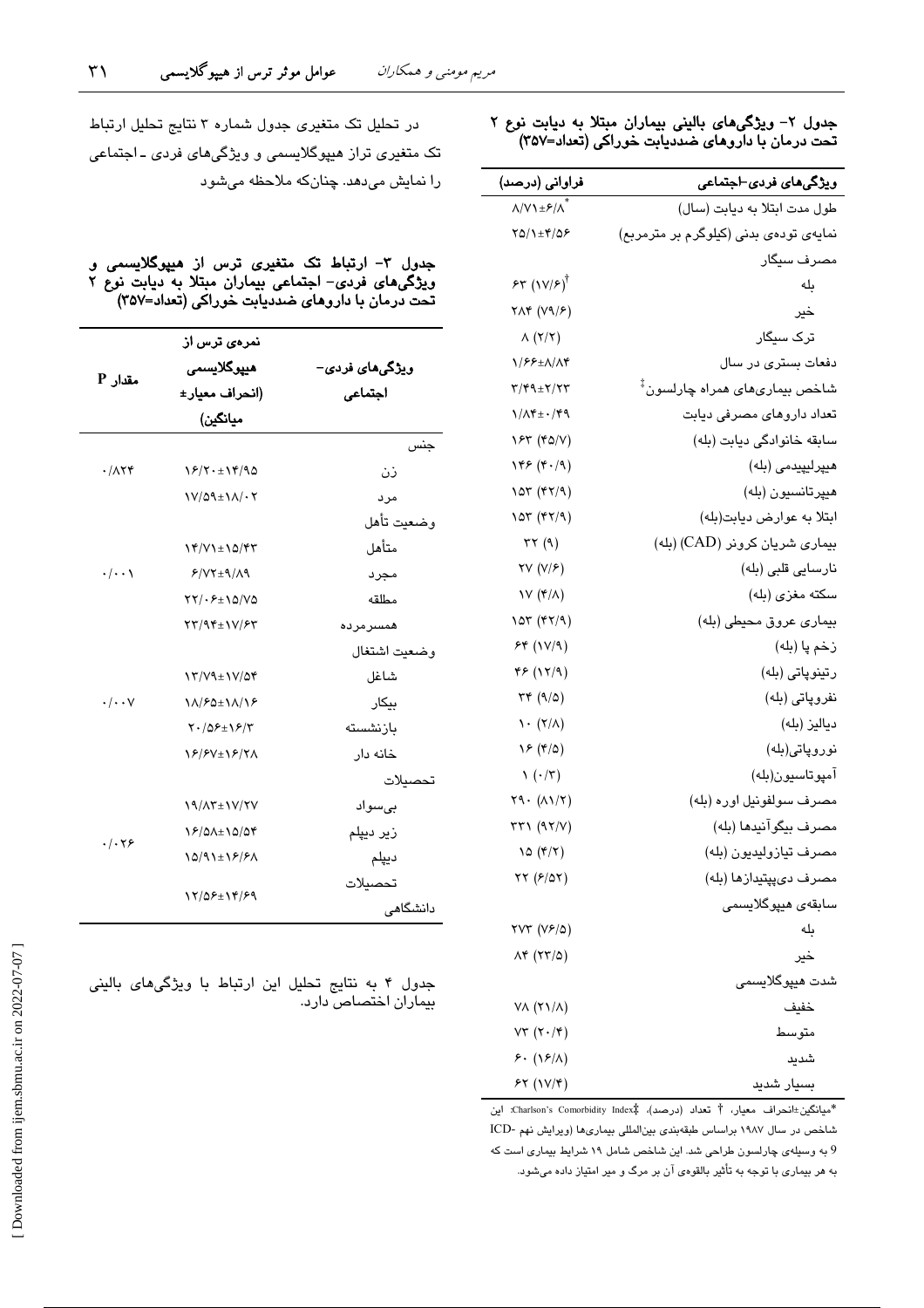| جدول ۴- ارتباط تک متغیری ترس از هیپوگلایسمی و<br>ویژگیهای بالینی در بیماران مبتلا به دیابت نوع ۲ تحت<br>درمان با داروهای ضد دیابت خوراکی (تعداد=۳۵۷) |                                                                      |                                   | نفروپاتی<br>بله                              | ۵/۸۱                       |
|------------------------------------------------------------------------------------------------------------------------------------------------------|----------------------------------------------------------------------|-----------------------------------|----------------------------------------------|----------------------------|
| وپڑگیمای بالینی                                                                                                                                      | ترس از                                                               | مقدار P                           | خیر                                          | ۱۶/۱                       |
|                                                                                                                                                      | ھیپرگلای <i>سمی</i>                                                  |                                   | دياليز                                       |                            |
|                                                                                                                                                      | انحراف                                                               |                                   | بله                                          | ۳/۶۳                       |
|                                                                                                                                                      | معيار±ميانگين                                                        |                                   | خیر                                          | ۶/۲۲                       |
|                                                                                                                                                      |                                                                      |                                   | نوروپاتی                                     |                            |
| مصرف سیگار                                                                                                                                           |                                                                      |                                   | بله                                          | ۱۸                         |
| بله                                                                                                                                                  | YY/AA± \ 9/V٣                                                        | $\cdot/\cdot\setminus\mathcal{A}$ | خیر                                          | ۶/۱۹                       |
| خير                                                                                                                                                  | $10/07 \pm 10/7$ .                                                   |                                   | آمپوتاسيون                                   |                            |
| ترک سیگار                                                                                                                                            | 17/1A±17/1A                                                          |                                   | بله                                          |                            |
| سابقەي خانوادگى ديابت                                                                                                                                |                                                                      |                                   | خیر                                          | ۶/۳۴                       |
| بله                                                                                                                                                  | <b>IV/YV±IF/VV</b>                                                   | $\cdot/\vee\cdot\vartriangle$     | مصرف سولفونيل اوره                           |                            |
| خير                                                                                                                                                  | 18/44±18/.V                                                          |                                   | بله                                          | ۶/۷۵                       |
| ميپرليپيدمى                                                                                                                                          |                                                                      |                                   | خیر                                          | ۱۸۶                        |
| بله                                                                                                                                                  | $\Upsilon\Upsilon/\Upsilon\Upsilon\pm\Upsilon\Upsilon/\cdot\Upsilon$ | $\cdot/\cdot\cdot$                | مصرف بيگوآنيدها                              |                            |
| خير                                                                                                                                                  | $17/09 \pm 19/90$                                                    |                                   | بله                                          | ۶/۴۱                       |
| ميپرتانسيون                                                                                                                                          |                                                                      |                                   | خیر                                          | 5/۲V                       |
| بله                                                                                                                                                  | $Y1/F0 \pm 1V/\cdot \Lambda$                                         | $\cdot/\cdot\cdot$                |                                              |                            |
| خیر                                                                                                                                                  | $\Upsilon/\Upsilon\Upsilon\pm\Upsilon/\Lambda\Upsilon$               |                                   | مصرف تيازوليديون                             | $\mathbf{f}/\cdot \Lambda$ |
| ابتلا به عوارض ديابت                                                                                                                                 |                                                                      |                                   | بله                                          | ۶/۴۱                       |
| بله                                                                                                                                                  | $Yf/FY \pm 1V/1Y$                                                    | $\cdot/\cdot\cdot$                | خیر                                          |                            |
| خير                                                                                                                                                  | $\frac{1}{\sqrt{\cdot \frac{1}{\sqrt{\cdot \cdot \cdot} \cdot}}$     |                                   | مصرف دیپپتیدازها                             |                            |
| بیماری شریان کرونر                                                                                                                                   |                                                                      |                                   | بله                                          | ۵/۵                        |
| (CAD)                                                                                                                                                | $YQ/FY \pm YA/Y$                                                     | $\cdot/\cdot\cdot$ $\mathsf{Y}$   | خیر                                          | ۶/۲۲                       |
| بله                                                                                                                                                  | $10/9 \pm 10/19$                                                     |                                   | ھيپوگلاي <i>سمى</i>                          |                            |
| خير                                                                                                                                                  |                                                                      |                                   | بله                                          | ۶/۱۶                       |
| نارسایی قلبی                                                                                                                                         |                                                                      |                                   | خير                                          | /۳۱                        |
| بله                                                                                                                                                  | $YY/YY\pm Y. / \Lambda Y$                                            | $\cdot/\cdot$ ۳۲                  | شدت ھیپوگلایسمی                              |                            |
| خير                                                                                                                                                  | 18/1V±10/VV                                                          |                                   | خفيف                                         | $1/\cdot 7$                |
| سكتەي مغزى                                                                                                                                           |                                                                      |                                   | متوسط                                        | $\mathsf{r}/\mathsf{v}$ .  |
| بله                                                                                                                                                  | $Y9/Y0 \pm YY/V9$                                                    | $\cdot/\cdot\cdot$                | شديد                                         | ۲/۵۳                       |
| خير                                                                                                                                                  | 18/10±18/18                                                          |                                   | بسيار شديد                                   | $V/\cdot V$                |
| بيماري عروق محيطي                                                                                                                                    |                                                                      |                                   |                                              |                            |
| بله                                                                                                                                                  | $\Upsilon V \pm \Upsilon \mathcal{F}/\mathcal{F} \mathcal{A}$        | $\cdot$ /٣٢٨                      | در تحلیل رگرسیون <i>ی،</i> بی <i>ن</i>       |                            |
| خير                                                                                                                                                  | $18/80 \pm 18/10$                                                    |                                   | دفعات بستری در بیمارستان،                    |                            |
| زخم پا                                                                                                                                               |                                                                      |                                   | ھيپرليپيدمى، سابقەي قبلى                     |                            |
| بله                                                                                                                                                  | $YY/7V\pm19/70$                                                      | $\cdot/\cdot\cdot$                | ھیپوگلایسم <i>ی</i> با ترس از ھی <u>پ</u>    |                            |
| خير                                                                                                                                                  | 10/01±18/17                                                          |                                   | معنیداری وجود داشت (جدول ۵                   |                            |
| رتينوپاتى                                                                                                                                            |                                                                      |                                   |                                              |                            |
| بله                                                                                                                                                  | $\frac{1}{2}$                                                        | $\cdot/\cdot\cdot$ ۶              | مصرف <i>ی،</i> ترس از هیپوگلایسم <i>ی</i> اه |                            |
| خير                                                                                                                                                  | 10/1V±10/91                                                          |                                   | و P<۰/۰۲۹). نمرهی ترس از                     |                            |

| $\cdot/\cdot\cdot$       | 86/30±10/11                                                           | بله                 |
|--------------------------|-----------------------------------------------------------------------|---------------------|
|                          | 10/18±18/1                                                            | خیر                 |
|                          |                                                                       | دياليز              |
| $\cdot$ / $\cdot$ $\tau$ | <b>٣١/٨٨±١٣/۶٣</b>                                                    | بله                 |
|                          | 18/٣٩±18/٢٢                                                           | خیر                 |
|                          |                                                                       | نوروپاتی            |
| $\cdot/\cdot$ $\vee$     | <b>TY/11±11</b>                                                       | بله                 |
|                          | 18/44±18/19                                                           | خیر                 |
|                          |                                                                       | آمپوتاسيون          |
| ۰/۶۲۴                    | $\mathbf{r}_\pm$ .                                                    | بله                 |
|                          | 18/14±18/74                                                           | خبر                 |
|                          |                                                                       | مصرف سولفونيل أوره  |
| ۰/۰۰۱                    | 11/78±18/VQ                                                           | بله                 |
|                          | 1./V±1٢/٨۶                                                            | خير                 |
|                          |                                                                       | مصرف بيگوآنيدها     |
| ۰/۱۷۹                    | 18/02±18/41                                                           | بله                 |
|                          | $Y \cdot / \cdot V \pm 10/YV$                                         | خير                 |
|                          | 21/66±14/08                                                           | مصرف تيازوليديون    |
| ۰/۱۱۳                    | 18/01±18/41                                                           | بله                 |
|                          |                                                                       | خبر                 |
|                          |                                                                       | مصرف دیپپتیدازها    |
| $\cdot/\cdot\cdot$ ۳     | $\verb YQ  \verb QQ+ \verb Q Q $                                      | بله                 |
|                          | 18/1V±18/77                                                           | خير                 |
|                          |                                                                       | ھيپرگلايسم <i>ى</i> |
| $\cdot/\cdot\cdot$       | $Y \cdot / \Lambda V \pm \Lambda F / \Lambda F$                       | بله                 |
|                          | $\Upsilon/\Upsilon$ ۶± $V/\Upsilon$                                   | خیر                 |
|                          |                                                                       | شدت ھيپوگلايسمى     |
|                          | 1 . /V۳±11/07                                                         | خفيف                |
| ۰/۰۰۱                    | 18/02±12/1.                                                           | متوسط               |
|                          | $YQ/YQ \pm YYQY$                                                      | شديد                |
|                          | $\Upsilon \Upsilon / \Upsilon \Delta \pm \Upsilon \Upsilon / \cdot V$ | بسيار شديد          |

تعداد داروهای مصرفی، وضعيت اشتغال، ابتلا به ھیپوگلایسمی، و شدت وگلایسمی ارتباط آمار*ی* <sup>)</sup>). با افزایش تعداد داروهای  $\beta = \mathsf{r}/\mathsf{r}$ نزایش مییافت ( هیپوگلایسمی در بیماران خانهدار در مقایسه با شاغلین به میزان ۴/۳۳۵ نمره پایینتر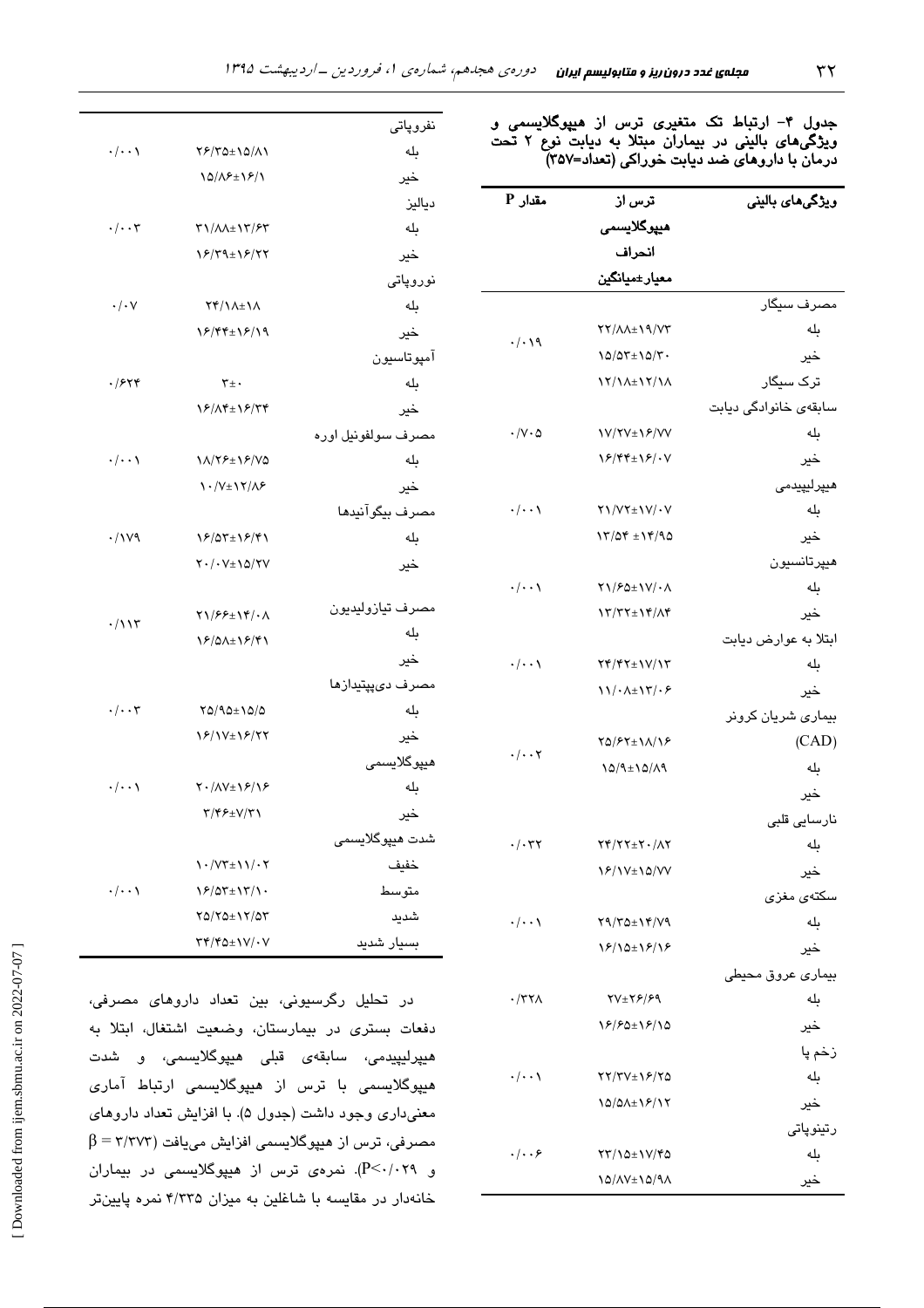بود (۴/۳۳۵– $\beta$ و ۲۰/۰۴۸). نمرهی ترس از هیپوگلایسمی در بیماران مبتلا به هیپرلیپیدمی در مقایسه با بیماران بدون هیپرلیپیدمی به میزان ۴/۱۱۹ نمره بالاتر بود (۴/۱۱۹=β و P<۰/۰۴۸). نمرهی ترس از هیپوگلایسمی در بیماران با سابقەی ھېيوگلايسىمى در مقايسە با بېماران بدون سابقەی هنیوگلاسیمی به میزان ۱۷/۴۲ نمره بالاتر بود (۱۷/۴۲ =β و

(P<۰/۰۰۱). همچنین ترس از هیپوگلایسمی با افزایش شدت نشانەھــاى ھىيوگلايسىمــى در بيماران با سابقەي هنیوگلانسمی افزایش می بافت، به طوری که نمرهی ترس در بیماران با نشانههای شدید هیپوگلایسمی به میزان ۲۲/۲۹۶ نمره نسبت به بیماران با نشانههای خفیف هیپوگلایسمی  $\beta$ - $\beta$  - $\gamma$ ۲۲ =  $\beta$  و ۲۲/۲۹۶).

 $\tau\tau$ 

| جدول ۵- تحلیل رگرسیونی خطی پیشبینیکنندههای ترس از هیپوگلایسمی در بیماران مبتلا به دیابت نوع ۲ تحت درمان با |  |  |  |                                    |  |
|------------------------------------------------------------------------------------------------------------|--|--|--|------------------------------------|--|
|                                                                                                            |  |  |  | داروهای ضددیابت خوراکی (تعداد=۳۵۷) |  |

|                               | آزمون فرضيه               |                                   | فاصله اطمينان والد ٩۵ درصد        |                      | ضريب بتا                           |            | عوامل مرتبط              |
|-------------------------------|---------------------------|-----------------------------------|-----------------------------------|----------------------|------------------------------------|------------|--------------------------|
| Aقدار P                       | والد كائ<br>اسکوئر        | حداكثر                            | حداقل                             | معيار                |                                    |            |                          |
| $\cdot/\cdot$ ۲۹              | Y/V9                      | 9/79                              | $\cdot$ /٣۵                       | $1/\Delta f$         | $\tau/\tau\vee$                    |            | تعداد داروهای مصرفی      |
| $\cdot/\cdot\cdot$            | $41/V$ ۶                  | $\cdot/\wedge\vartriangle$        | $\cdot/\cdot \wedge$              | $\cdot/\cdot$        | .1177                              |            | دفعات بستری در بیمارستان |
|                               |                           |                                   |                                   |                      |                                    |            | وضعيت اشتغال             |
| $\cdot$ / $\wedge$            | $\cdot/\cdot$ ۴           | 5/79                              | $-$ 0/ $\cdot$ ۴                  | $Y/\Lambda$ 9        | $\cdot$ /۶۲                        | بازنشسته   |                          |
| .7541                         | .71                       | $\Delta/\sqrt{2}$                 | $-\Lambda/\Upsilon\Lambda$        | $\tau/\tau$ ۵        | $-1/f$                             | بيكار      |                          |
| $\cdot/\cdot$ ۴۸              | $\mathsf{r}/\mathsf{r}$ . | $\cdot$ /۴ $\wedge$               | $-9/10$                           | $Y/Y$ ۵              | $ \mathbf{f}/\mathbf{r}\mathbf{r}$ | خانەدار    |                          |
|                               |                           |                                   |                                   |                      | رفرنس                              | شاغل       |                          |
|                               |                           |                                   |                                   |                      |                                    |            | هیپرلیپیدمی              |
| $\cdot/\cdot$ $\cdot$ $\circ$ | 4/99                      | V/Vf                              | $\cdot$ /۴۹                       | $1/\Lambda f$        | $f/\lambda$                        | بله        |                          |
|                               |                           |                                   |                                   |                      | رفرنس                              | خير        |                          |
|                               |                           |                                   |                                   |                      |                                    |            | سابقەي ھىيوگلايسىمى      |
| $\cdot/\cdot\cdot$            | 118/85                    | 19/97                             | 14/97                             | $\frac{1}{\sqrt{2}}$ | $V/\gamma\gamma$                   | بله        |                          |
|                               |                           |                                   |                                   |                      | رفرنس                              | خير        |                          |
|                               |                           |                                   |                                   |                      |                                    |            | شدت ھيپوگلايسمي          |
| $\cdot/\cdot\cdot$            | $V \cdot / YV$            | $Y\Lambda/Vf$                     | $V/\lambda\Delta$                 | Y/VV                 | $\tau\tau/\tau\gamma$              | بسيار شديد |                          |
| $\cdot/\cdot\cdot$            | YQ/Y                      | 19/04                             | $\mathcal{N} \cdot / \mathcal{N}$ | 1/7f                 | 10/19                              | شديد       |                          |
| $.  . . \rangle$              | V/FY                      | $\mathcal{N} \cdot / \mathcal{N}$ | $\frac{1}{\sqrt{r}}$              | Y/Y                  | Q/99                               | متوسط      |                          |
|                               |                           |                                   |                                   |                      | رفرنس                              | خفيف       |                          |

#### بحث

هدف از مطالعهی حاضر، تعیین پیشبینیکنندههای ترس از هیپوگلایسمی روی ۳۵۷ بیمار مبتلا به دیابت قندی نوع ۲ تحت درمان با داروهای ضد دیابت خوراکی بود که از این تعداد ٧٦/٥ درصد افراد حداقل یک رویداد هیپوگلایسمی را طی ۶ ماه گذشته تجربه کرده بودند. در مطالعهای که در انگلستان انجام شد، ۳۹ درصد از افراد تحت درمان با سولفونیل اورہ، حداقل یک حملهی خفیف هیپوگلایسمی را تجربه کرده بودنـــد.<sup>۱۹</sup> در حالـــــی که در مطالعــــــهی

مارت<sup>ن</sup> و همکارانش در ایالات متحده، ۶۳ درصد از بیماران، هیپوگلایسمی را طی ۶ ماه گذشته تجربه کرده بودند." شاید تفاوت در یافتهها به دلیل عدم وجود تعریف یکسان برای هیپوگلایسمی باشد که این مسئله امکان مقایسهی نتایج مطالعات مختلف در نقاط مختلف جهان را محدود میکند. دلیل دیگر، عدم یکسان بودن افراد مورد مطالعه از نظر نوع دیابت یا درمانها و داروهای مصرفی است.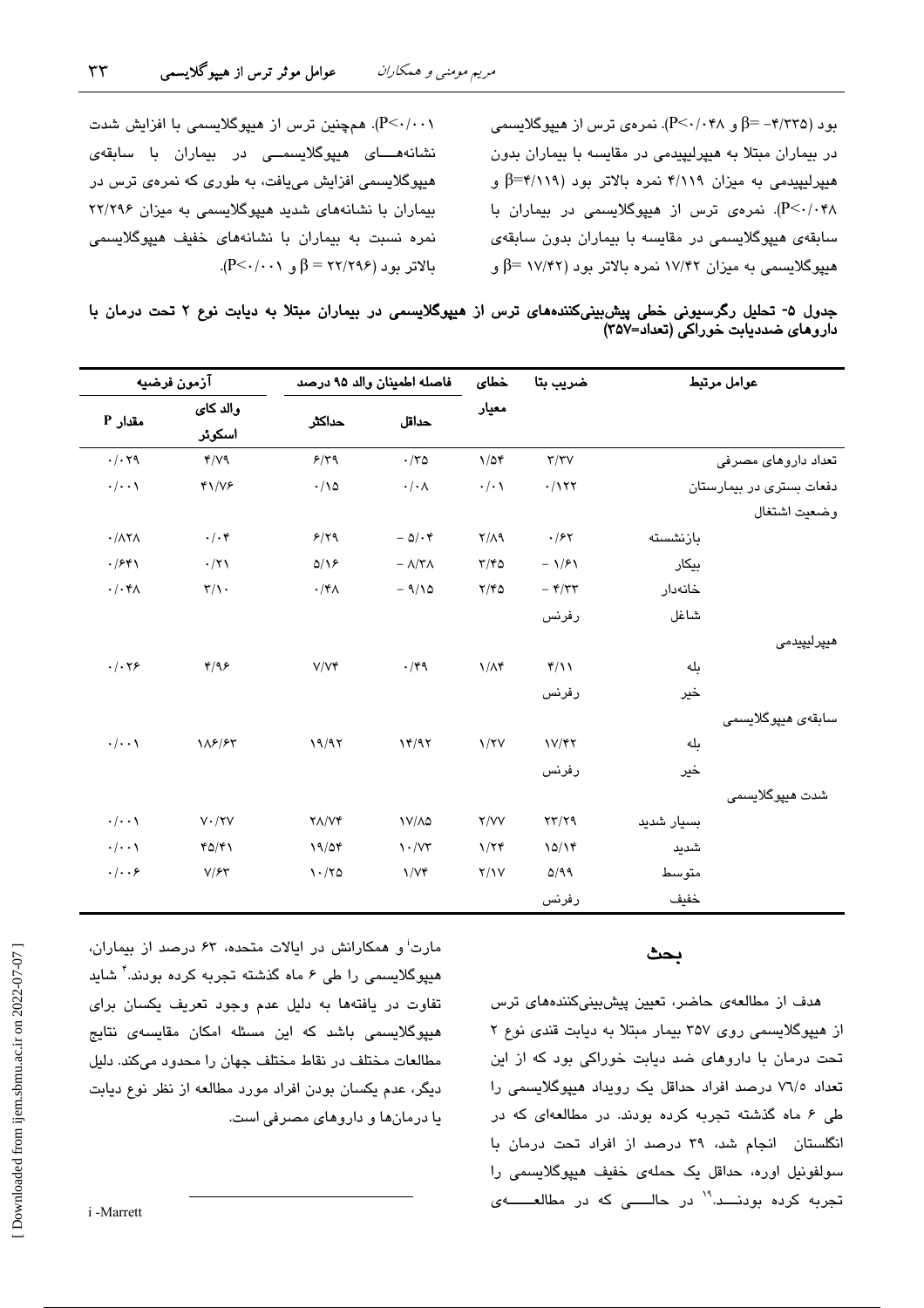همچنین در مطالعهی حاضر، ترس از هیپوگلایسمی با افزايش شدت نشانههاى هيپوگلايسمى افزايش مىيافت. یافتهی فوق با سایر مطالعات همسو میباشد.<sup>۱۳٬۱۹</sup> ارتباط دوسویهای بین هیپوگلایسمی و ترس از وقوع هیپوگلایسمی وجود دارد. مندریک<sup>:</sup> و همکارانش در مطالعه ای نشان دادند که ترس، عامل تشدیدکنندهی مهم هیپوگلایسمی در بیماران مبتلا به دیابت قندی نوع ۲ محسوب میشود. آبا توجه به اینکه در صورت عدم درمان هیپوگلایسمی، ممکن است عملکردهای شناختی و حرکتی تحت تاثیر قرار گیرند و غالبا به علت این پیامدهای منفی، بیماران ممکن است دچسار ترسهای روانشناختی ناشی از علایم هیپوگلایسمی شوند، این ترس ممکن است به فوبیا تبدیل شود و کیفیت زندگی و تبعیت از درمان را کاهش دهد.<sup>۲۱</sup> شای و همکارانش در مطالعهی خود تاکید کردند که ترس از هیپوگلایسمی نسبت به خود هیپوگلایسمی ممکن است پیشبینیکنندهی قویتری برای وضعیت سلامتی و رفاه بیمار باشد،<sup>۱۵</sup> به نحوی که به کارگیری استراتژی های ادارهی دیابت، رویدادهــــــای هيپوگلايسمي را کاهش مي دهد و حفظ کنترل قند خون ممکن است کیفیت زندگی بیمار را بهبود بخشد. با توجه به مطالب فوق، برنامههای آموزش به بیمار با تأکید بر کاهش ترس بیمار از هیپوگلایسمی و استفاده از داروهایی با خطر کمتر هیپوگلایسمی، باید به عنوان یک نیاز ضروری در بیماران مبتلا به دیابت نوع ۲ در نظر گرفته شود.<sup>۲۲</sup>

در مطالعهی حاضــــر، هیپرلیپیدمـــــی یکی از پیشبینیکنندههای ترس از هیپوگلایسمی بود. با توجه به بالاتر بودن خطر بیماریهای قلبی ـ عروقی در بیماران دیابتی، ابتلا به هیپرلیپیدمی به عنوان یک عامل خطر قلبی میتواند ترس بیماران را افزایش دهد؛ بنابراین مورد انتظار است که هیپرلیپیدمی به عنوان یک شرایط همراه، ترس از هیپوگلایسمی را افزایش دهد.

در این مطالعه، با افزایش تعداد داروهای ضد دیابت، نمرەی ترس از ھیپوگلایسمے افزایش میبافت. روپــدادھــای هیپوگلایسمی به دفعات با درمانهای ضد دیابت ایجاد میشوند. نگرانی بیمار و پزشک درمورد هیپوگلایسمی ممکن است مانعی برای دستیابی به کنترل مطلوب قند خون در بیماران مبتلا به دیابت محسوب شود. ۳ استفادهی نادرست داروهای کاهندهی قند خون از نظر زمان یا دوز، به عنوان

یکی از عوامل خطر هیپوگلایسمی شناخته شده است. درمان های دارویی خاص در بیماران دیابتی ممکن است موجب تشدید اختلال در واکنشها و پاسخهای گلوکاگون به هیپوگلایسمی در بیماران مبتلا به دیابت نوع ۲ و یا سایر واکنشها به استرس شود. برای مثال، درمان با سولفونیل اورہ، میزان انسولین داخل پانکراس را طی هیوگلاسیمی متأثر مینماید که این وضعیت ممکن است واکنشهای گلوکاگون را مختل کند.<sup>۱۴</sup> بیمارانی که یک رویدا*د* هبیوگلاسیمی را تجربه میکنند، احتمالاً با تعدیل دورز و تعداد داروها رفتارهای پیشگیرانهای را در پیش میگیرند. بنابراین انتظار میرود که بیماران تحت رژیمهای دارویی سخت کنترل قند خون، ترس بیشتری از هیپوگلایسمی را تجربه کنند. `` از آنجایی که با افزایش فراوانی وقوع هیپوگلایسمی، ترس از هیپوگلایسمی افزایش مییابد، بنابراین میتوان گفت که با افزایش تعداد داروهای مصرفی، ترس از هیپوگلایسمی نیز افزايش يابد.

در مطالعهی حاضر، ترس از هیپوگلایسمی در بیماران شاغل بیشتر از بیماران غیرشاغل یا خانهدار بود. ترس از هیپوگلایسمی موجب کاهش توانایی برای انجام عملکردهای شغلی، توانایی رانندگی و سایر فعالیتهای روزمره میشود.<sup>۱۰</sup> حفظ شغل، عملکرد مهمی در دوران بزرگسالی است.<sup>۵</sup> در مطالعه شی.یو<sup>ة</sup> و همکارانش، بیماران حفظ مطلوب کنترل قند خون و حفظ شغل را در تضاد با هم توصيف كردند.<sup>۵</sup> برود<sup>ة</sup> و همکارانش نیز در مطالعهی خود نشان دادند که رویدادهای ھیپوگلایسمی غیرشدید، پیامدھای اساسی اقتصادی، ھم برای کارفرمایان و برای بیماران، به همراه دارند. توجه بیشتر به درمانهایی که این رویدادهای هیپوگلایسمی را کاهش میدهد، میتواند اثر مهم و مثبتی بر از دست دادن بهرهوری کار و مدیریت کلی دیابت داشته باشد. در مطالعه برود و همکارانش، از ۱۴۰۴ فرد شرکتکننده، ۹۷۲ بیمار شاغل رویدادهای هیپوگلایسمی را تجربه کرده بودند که ۱۸/۳ درصد از آنها به طور متوسط ۹/۹ ساعت در ماه غیبت از کار داشتند. همچنین در بین بیمارانی که این رویدادها را در خارج از محیط کار تجربه کرده بودند، ۲۲/۷ درصد با تأخیر سرکار حاضر شده بودند، یا به طور کامل آن روز کاری خود را از دست داده بودند.<sup>۲۴</sup> شوا*هدی* وجود دارند که نشان می،دهند افراد مبتلا به دیابت نوع ۲، به طور میانگین ۳ روز متوالی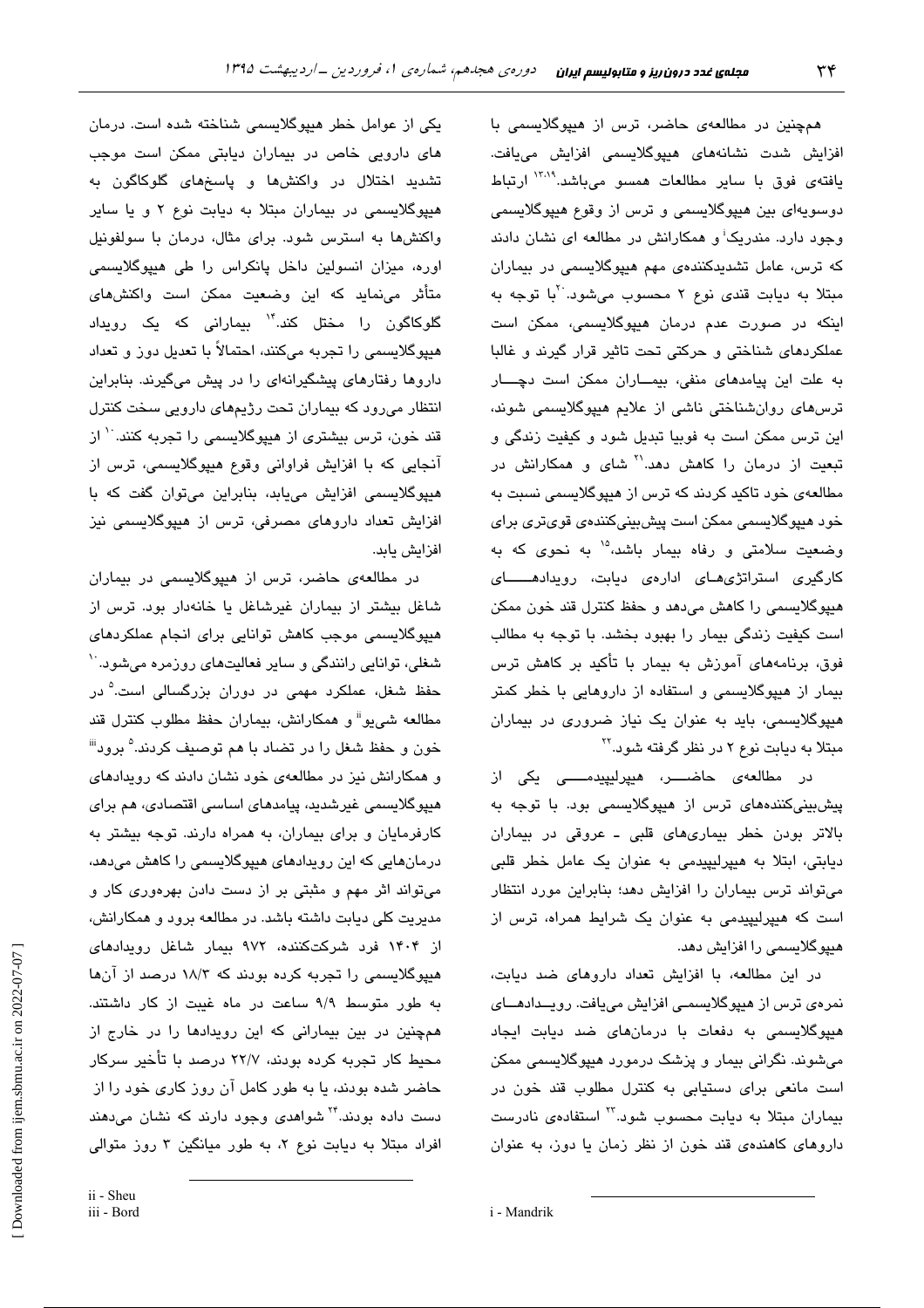بهرهوری شغلی خود را بعد از یک حملهی هیپوگلایسمی شدید از دست میدهند."` بنابراین، میتوان بالا بودن ترس از هدیوگلابستمی در افراد شاغل را به کاهش بهرهوری شغلی در اثر هیپوگلایسمی و در نتیجه غیبت از کار و پیامدهای اقتصادی ناشی از آن، نظیر کاهش در آمد، نسبت داد.

در این مطالعه، یا افزایش دفعات بستری در بیمارستان، ترس از هیپوگلایسمی بیماران مبتلا به دیابت افزایش مییافت. در مطالعه کولیام<sup>i</sup> و همکارانش، میزان بستری در بیمارستان بعد از ویزیتهای سریایی و اورژانسی به دلیل هیوگلاسیمی افزايش مي يافت.<sup>^</sup> از آنجايي كه سابقهي هيپوگلايسمي موجب افزایش ترس ناشی از آن میشود، میتوان نتیجه گرفت که افزایش دفعات بستری در بیمارستان می تواند ترس را افزایش دهد. بستری به دلیل هیپوگلایسمی، علاوه بر پرهزینه بودن، بر کيفيت زندگي بيماران نيز تأثير نامطلوب ميگذارد، لذا برنامههای مدیریت خطر مناسبی باید برای پیشگیری از این عوارض جدی در نظر گرفته شود. ویزیتهای سریایی یا اورژانسی می توانند به عنوان شاخصی برای بیماران در معرض خطر پالای بستری شدن در نظر گرفته شوند؛ لذا پاید به عنوان تمرکز مداخلات و آموزش مدنظر قرار گیرند.^

از نقاط قوت مطالعهى حاضر مى توان به تعداد نمونه نسبتاً بالا، که موجب افزایش احتمال تعمیمیذیری نتایج می شود، اشاره کرد. محدودیتهای مطالعه حاضر، شامل مقطعی بودن مطالعه، جمعآوری دادهها توسط پرسشنامه، عدم انجام تستهای آزمایشگاهی جهت تأیید اظهارات

worry and lower quality of life among patients with type 2 diabetes treated with oral antihyperglycemic agents in the Asia-Pacific region. Diabetes Res Clin Pract 2012;  $96:141-8$ 

- Frier BM. How hypoglycaemia can affect the life of a 6. person with diabetes. Diabetes Metab Res Rev 2008; 24:  $87-92.$
- $7.$ Wild D, von Maltzahn R, Brohan E, Christensen T, Clauson P, Gonder-Frederick L. A critical review of the literature on fear of hypoglycemia in diabetes: Impl ications for diabetes management and patient education. Patient Educ Couns 2007; 68: 10-5.
- 8. Quilliam BJ, Simeone JC, Ozbay AB. Risk factors for hypoglycemia-related hospitalization in patients with type 2 diabetes: a nested case-control study. Clin Ther 2011; 33: 1781-91.
- $\Omega$ Erol O, Enc N. Hypoglycemia Fear and Self-efficacy of Turkish Patients Receiving Insulin Therapy. Asian Nurs Res (Korean Soc Nurs Sci) 2011; 5: 222-8.
- $10.$ Barendse S, Singh H, Frier BM, Speight J. The impact of hypoglycaemia on quality of life and related patientreported outcomes in Type 2 diabetes: a narrative review. Diabet Med 2012; 29: 293-302.

بیماران، خطای یادآوری مربوط به خاطر آوردن تجربه هیپوگلایسمی طی ۶ ماه گذشته و مبتنی بودن نتایج مطالعه بر یابهی توانایی بادآوری بیماران بود. لازم به ذکر است که یادآوری وقوع حملات هیپوگلایسمی شدید طی یک سال گذشته در بیماران مبتلا به دیابت نوع ۱ و ۲ به خوبی تأیید شده است.<sup>۲۵</sup> همچنین در نظر نگرفتن وضعیت سلامت روان شناختی بیماران، مانند اختلالات روان شنساختی، ویژگیهای شخصیتی، و افکــار و باورها، به عنوان یش،پیشکنندهای ترس از هیپوگلایسمی، محدودیت دیگر مطالعه حاضر است.

با توجه به پیامدهای نامطلوب هبیوگلایسمی و ترس ناشی از آن در بیماران میتلا به دیابت نوع ۲، پیشنهاد می شود تحقیقاتی در زمینهی مداخلات رفتاری و روانشناختی، جهت کاهش ترس از هیپوگلایسمی، انجام شود. با توجه به یش سنے کنندہھای تعسن شدہ در مطالعهی حاضر، مداخلات آموزشی خاصی که به شناسایی زود هنگام هیپوگلایسمی کمک نماید، می تواند هم منجر به کاهش ترس از هیپوگلایسمی و هم افزایش رفتار ارتقادهندهی ادارهی دیابت شود. در همین راستا، گام اول، شناسایی بیماران دیابتی است که ترس از هیپوگلایسمــی را تجربه کردهاند و حمایت و مشــاوره خانوادههایشان جهت تأیید گزارشات بیماران از رویدادهای هیپوگلایسمی است. گام دوم طراحی و اجرای تحقیقات مداخلهای به منظور ارائه راهحلهایی برای کاهش ترس است.

i- Quilliam

#### **References**

- Azimi-Nezhad M. Ghayour-Mobarhan M. Parizadeh  $\mathbf{1}$ MR, Safarian M, Esmaeili H, Parizadeh SM, et al. Prevalence of type 2 diabetes mellitus in Iran and its relationship with gender, urbanisation, education, ma rital status and occupation. Singapore Med J 2008; 49: 571-6
- $\mathcal{L}$ Pettersson B, Rosenqvist U, Deleskog A, Journath G, Wändell P. Self-reported experience of hypoglycemia among adults with type 2 diabetes mellitus (Exhype). Diabetes Res Clin Pract 2011; 92: 19-25.
- $\overline{3}$ . Williams SA, Pollack MF, Dibonaventura M. Effects of hypoglycemia on health-related quality of life, treatment satisfaction and healthcare resource utilization in pa tients with type 2 diabetes mellitus. Diabetes Res Clin Pract 2011; 91: 363-70.
- $\overline{4}$ Marrett E, Radican L, Davies MJ, Zhang Q. Assessment of severity and frequency of self-reported hypoglycemia on quality of life in patients with type 2 diabetes treated with oral antihyperglycemic agents: A survey study. BMC Res Notes 2011; 4: 251.
- 5. Sheu WH, Ji LN, Nitiyanant W, Baik SH, Yin D, Mav ros P, et al. Hypoglycemia is associated with increased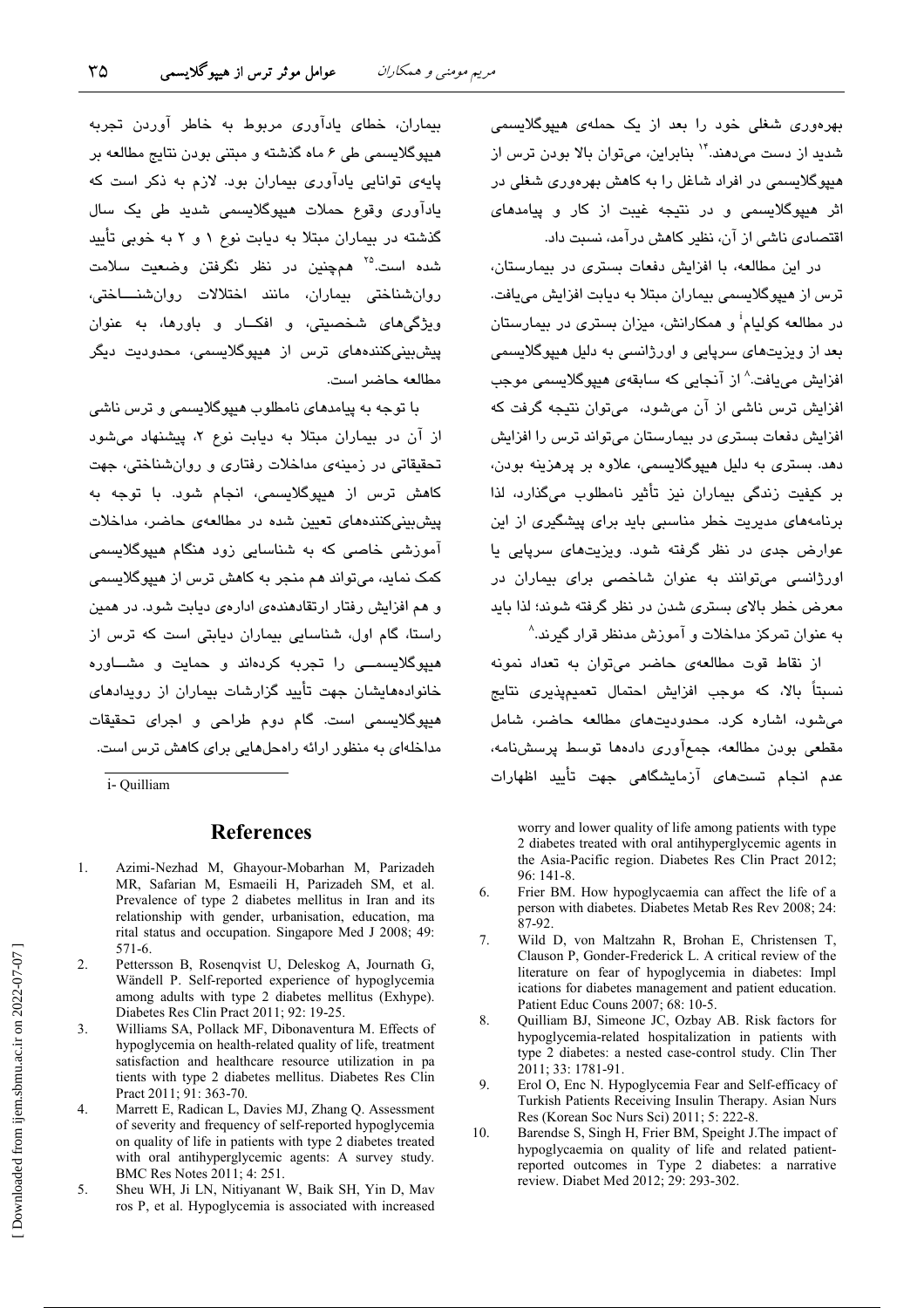- $11$ Leiter LA, Yale J, Chiasson J, Harris J, Kleinstiver P, Sauriol L. Assessment of the Impact of Fear of Hypo glycemic Episodes on Glycemic and Hypoglycemia Management. Canadian Journal of Diabetes 2005; 29:  $00-00$
- 12. Green AJ, Fox KM, Grandy S; SHIELD Study Group. Self-reported hypoglycemia and impact on quality of life and depression among adults with type 2 diabetes mellitus. Diabetes Res Clin Pract 2012; 96: 313-8.
- Vexiau P, Mavros P, Krishnarajah G, Lyu R, Yin D. 13. Hypoglycaemia in patients with type 2 diabetes treated with a combination of metformin and sulphonylurea therapy in France. Diabetes Obes Metab 2008; 10 Suppl  $1:16-24.$
- 14. Amiel SA, Dixon T, Mann R, Jameson K. Hypo glycaemia in Type 2 diabetes. Diabet Med 2008; 25: 245-54
- 15. Shi L, Shao H, Zhao Y, Thomas NA. Is hypoglycemia fear independently associated with health-related quality of life? Health Qual Life Outcomes 2014; 12: 167.
- 16. Workgroup on Hypoglycemia, American Diabetes As sociation. Defining and reporting hypoglycemia in diabetes: a report from the American Diabetes Assoc iation Workgroup on Hypoglycemia. Diabetes Care 2005; 28: 1245-9.
- 17. Cox DJ, Irvine A, Gonder-Frederick L, Nowacek G, Butterfield J. Fear of hypoglycemia: quantification, validation, and utilization. Diabetes Care 1987; 10: 617-21.
- 18. Irvine AA, Cox D, Gonder-Frederick L. Fear of hyp oglycemia: relationship to physical and psychological symptoms in patients with insulin-dependent diabetes mellitus. Health Psychol 1992; 11: 135-8.
- UK Hypoglycaemia Study Group. Risk of hypogly 19 caemia in types 1 and 2 diabetes: effects of treatment modalities and their duration. Diabetologia 2007; 50:  $1140 - 7$
- 20. Mandrik O, Severens JL, Doroshenko O, Pan'kiv V, Kr avchun N, Vlasenko M, et al. Impact of hypoglycemia on daily life of type 2 diabetes patients in Ukraine. J Multidiscip Healthc 2013; 6: 249-57.
- Stargardt T, Gonder-Frederick L, Krobot KJ, Alexander  $21.$ CM. Fear of hypoglycaemia: defining a minimum clin ically important difference in patients with type 2 dia betes. Health Qual Life Outcomes 2009; 7: 91.
- 22. Sotiropoulos A, Skliros EA, Tountas C, Apostolou U, Peppas TA, Pappas SI. Risk factors for severe hyp oglycaemia in type 2 diabetic patients admitted to hospital in Piraeus, Greece. East Mediterr Health J 2005;  $11:485-9.$
- 23. Alvarez Guisasola F, Tofe Povedano S, Krishnarajah G, Lyu R, Mavros P, Yin D. Hypoglycemic symptoms, tre atment satisfaction, adherence and their associations with glycemic goal in patients with type 2 diabetes mellitus: findings from the real-life effectiveness and care patterns of diabetes management (RECAP-DM) study. Diabetes Obes Metab 2008; 10 Suppl 1: S25-32.
- 24. Brod M, Christensen T, Thomsen TL, Bushnell DM. The impact of non-severe hypoglycemic events on work productivity and diabetes management. Value Health 2011; 14: 665-71.
- 25. Akram K, Pedersen-Bjergaard U, Carstensen B, Borch-Johnsen K, Thorsteinsson B. Frequency and risk factors of severe hypoglycaemia in insulin-treated Type 2 diabetes: a cross-sectional survey. Diabet Med 2006; 23:  $750-6$